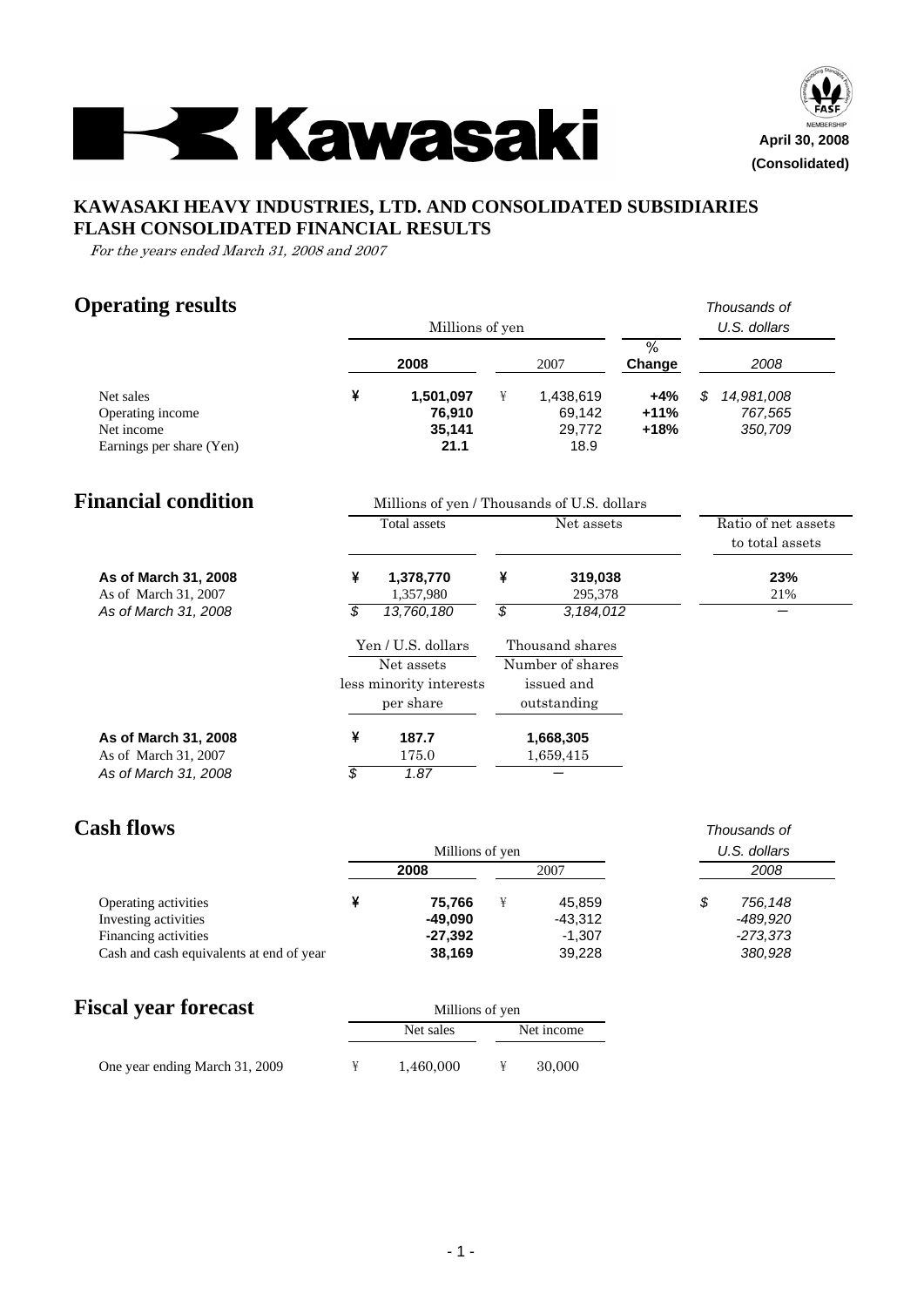- Notes : 1. This "FLASH CONSOLIDATED FINANCIAL RESULTS" and following financial statements have been prepared in conformity with generally accepted accounting principles and practices in Japan.
	- 2. All US\$ amounts in these statements represent the arithmetical results of translating Japanese yen to U.S. dollars on the basis of 100.2 yen =\$1, the rate prevailing as of March 31, 2008, solely for the convenience of the readers.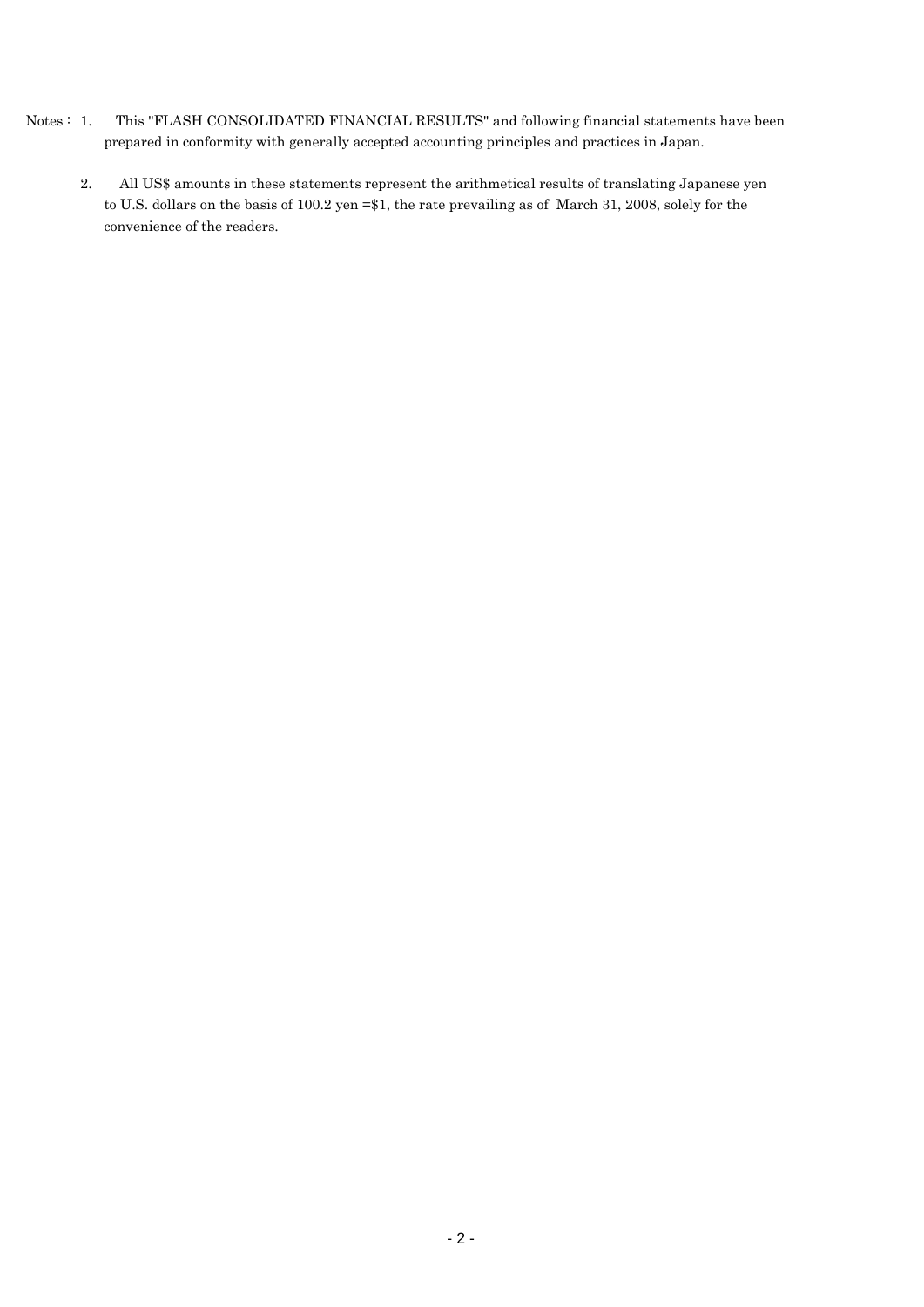## **Condensed Consolidated Balance Sheets**

*As of March 31, 2008 and 2007*

|                                                |   |                 |   |           | Thousands of       |
|------------------------------------------------|---|-----------------|---|-----------|--------------------|
|                                                |   | Millions of yen |   |           | U.S. dollars       |
|                                                |   | 2008            |   | 2007      | 2008               |
| Assets:                                        |   |                 |   |           |                    |
| Current assets:                                |   |                 |   |           |                    |
| Cash on hand and in banks                      | ¥ | 39,875          | ¥ | 39,351    | \$<br>397,954      |
| Trade receivables, less allowance              |   | 433,155         |   | 442,577   | 4,322,904          |
| Inventories                                    |   | 439,310         |   | 427,934   | 4,384,331          |
| Other current assets                           |   | 69,942          |   | 52,056    | 698,025            |
| Total current assets                           |   | 982,282         |   | 961,918   | 9,803,214          |
| Investments and long-term loans less allowance |   | 79,675          |   | 96,994    | 795, 159           |
| Net property, plant and equipment              |   | 259,927         |   | 253,819   | 2,594,082          |
| Intangible and other assets                    |   | 56,886          |   | 45,249    | 567,725            |
| <b>Total</b> assets                            |   | 1,378,770       | ¥ | 1,357,980 | \$<br>13,760,180   |
| Liabilities and shareholders' equity :         |   |                 |   |           |                    |
| <b>Current liabilities:</b>                    |   |                 |   |           |                    |
| Short-term borrowings                          |   |                 |   |           |                    |
| and current portion of long-term debt          | ¥ | 137,681         | ¥ | 138,463   | \$<br>1,374,062    |
| Trade payables                                 |   | 431,000         |   | 412,501   | 4,301,397          |
| Advances from customers                        |   | 124,679         |   | 124,445   | 1,244,301          |
| Other current liabilities                      |   | 131,911         |   | 131,097   | 1,316,478          |
| Total current liabilities                      |   | 825,271         |   | 806,506   | 8,236,238          |
| Long-term liabilities :                        |   |                 |   |           |                    |
| Long-term debt, less current portion           |   | 138,766         |   | 165,754   | 1,384,890          |
| Others                                         |   | 95,695          |   | 90,342    | 955,040            |
| Total long-term liabilities                    |   | 234,461         |   | 256,096   | 2,339,930          |
| Net assets:                                    |   |                 |   |           |                    |
| Common stock                                   |   | 104,329         |   | 103,188   | 1,041,208          |
| Capital surplus                                |   | 54,291          |   | 53,179    | 541,826            |
| Retained earnings                              |   | 151,401         |   | 125,799   | 1,510,988          |
| Net unrealized gains on securities             |   | 10,292          |   | 19,342    | 102,715            |
| Gains/losses on hedging items                  |   | 5,217           |   | (1,608)   | 52,066             |
| Foreign currency translation adjustments       |   | (11, 878)       |   | (9, 417)  | (118, 543)         |
| Treasury stock                                 |   | (460)           |   | (55)      | (4,591)            |
| Minority interests                             |   | 5,846           |   | 4,950     | 58,343             |
| Total net assets                               |   | 319,038         |   | 295,378   | $\sqrt{3,184,012}$ |
| Total liabilities and net assets               | ¥ | 1,378,770       | ¥ | 1,357,980 | \$<br>13,760,180   |

### **Condensed Consolidated Statements of Income**

*For the years ended March 31, 2008 and 2007*

| 1 01 me vears enaca march 91, 2000 and 2007  | Millions of yen |   |           |          |     | Thousands of<br>U.S. dollars |
|----------------------------------------------|-----------------|---|-----------|----------|-----|------------------------------|
|                                              | 2008            |   | 2007      | $\%$     |     | 2008                         |
|                                              |                 |   |           | Change   |     |                              |
| Net sales                                    | 1,501,097       | ¥ | 1,438,619 | $+4.3%$  | \$. | 14,981,008                   |
| Cost of sales                                | 1,262,032       |   | 1,213,524 |          |     | 12,595,130                   |
| Gross profit                                 | 239,065         |   | 225,095   |          |     | 2,385,878                    |
| Selling, general and administrative expenses | 162,155         |   | 155,953   |          |     | 1,618,313                    |
| Operating income                             | 76,910          |   | 69,142    | $+11.2%$ |     | 767,565                      |
| Other income (expenses):                     |                 |   |           |          |     |                              |
| Interest and dividend income                 | 5,005           |   | 3,807     |          |     | 49,950                       |
| Equity in income of unconsolidated           |                 |   |           |          |     |                              |
| subsidiaries and affiliates                  | 7,642           |   | 2,694     |          |     | 76,267                       |
| Interest expense                             | (7,980)         |   | (6,650)   |          |     | (79, 641)                    |
| Other, net                                   | (23,522)        |   | (23, 725) |          |     | (234,750)                    |
| Income before income taxes and               |                 |   |           |          |     |                              |
| minority interests                           | 58,055          |   | 45,268    | $+28.2%$ |     | 579,391                      |
| Income taxes                                 | (22,011)        |   | (15,286)  |          |     | (219, 671)                   |
| Minority interests in net income of          |                 |   |           |          |     |                              |
| consolidated subsidiaries                    | (903)           |   | (210)     |          |     | (9,011)                      |
| Net income                                   | 35,141          |   | 29,772    | $+18.0%$ | \$  | 350,709                      |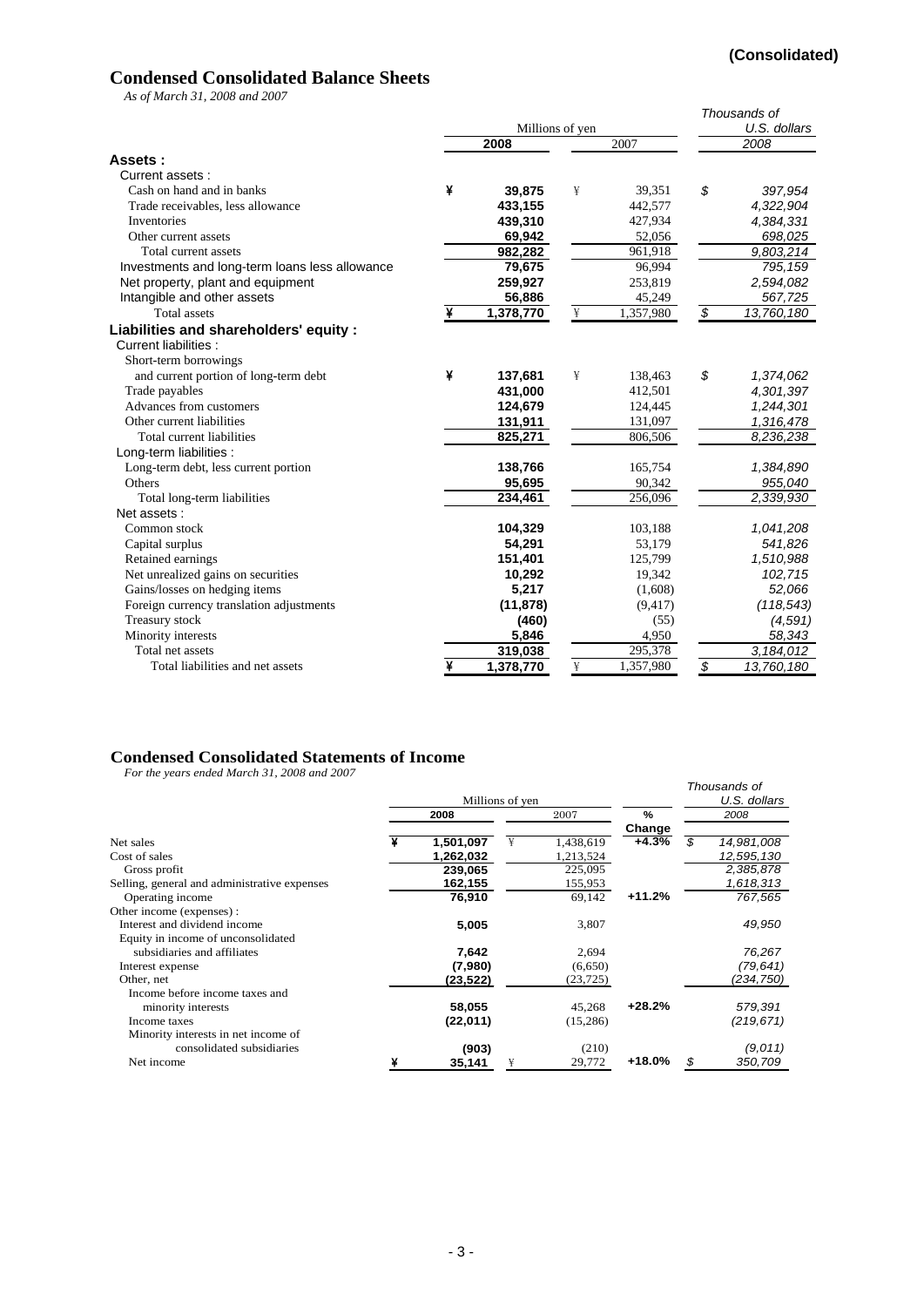### **Condensed Consolidated Statements of Cash Flows (Consolidated)**

For the years ended March 31, 2008 and 2007

|                                                                      |   |                 |   |           | Thousands of  |
|----------------------------------------------------------------------|---|-----------------|---|-----------|---------------|
|                                                                      |   | Millions of yen |   |           | U.S. dollars  |
|                                                                      |   | 2008            |   | 2007      | 2008          |
| Cash flows from operating activities:                                |   |                 |   |           |               |
| Income before income taxes and minority interests                    | ¥ | 58,055          | ¥ | 45,268    | \$<br>579,391 |
| Adjustments to reconcile net income before income taxes and minority |   |                 |   |           |               |
| interests to net cash provided by operating activities:              |   |                 |   |           |               |
| Depreciation and amortization                                        |   | 37,455          |   | 30,279    | 373,802       |
| Increase in assets                                                   |   | (29, 042)       |   | (38,318)  | (289, 840)    |
| Increase in liabilities                                              |   | 37,190          |   | 24,261    | 371,158       |
| Other                                                                |   | (27, 892)       |   | (15, 631) | (278, 363)    |
| Net cash provided by operating activities                            |   | 75,766          | ¥ | 45,859    | 756,148       |
| Cash flows from investing activities:                                |   |                 |   |           |               |
| Acquisition of tangible and intangible assets                        |   | (50, 836)       |   | (35,276)  | (507, 345)    |
| Acquisition of investments in securities                             |   | (1, 183)        |   | (10,089)  | (11,806)      |
| Other                                                                |   | 2,929           |   | 2,053     | 29,231        |
| Net cash used for investing activities                               |   | (49,090)        | ¥ | (43,312)  | (489,920)     |
| Cash flows from financing activities:                                |   |                 |   |           |               |
| Increase (decrease) in short-term borrowings                         |   | 13,099          |   | (9.958)   | 130,729       |
| Proceeds from long-term debt                                         |   | 3,328           |   | 62,061    | 33,214        |
| Repayment of long-term debt                                          |   | (34, 817)       |   | (48,586)  | (347, 475)    |
| Other                                                                |   | (9,002)         |   | (4,824)   | (89, 841)     |
| Net cash used for financing activities                               |   | (27,392)        | ¥ | (1,307)   | (273, 373)    |
| Effect of exchange rate changes                                      |   | (501)           |   | 482       | (5,000)       |
| Net increase (decrease) in cash and cash equivalents                 |   | (1, 217)        |   | 1,722     | (12, 145)     |
| Cash and cash equivalents at beginning of year                       |   | 39,228          |   | 37,506    | 391,496       |
| Increase in cash and cash equivalents                                |   |                 |   |           |               |
| due to changes in fiscal period of consolidated subsidiaries         |   | 158             |   |           | 1,577         |
| Cash and cash equivalents at end of year                             | ¥ | 38,169          | ¥ | 39,228    | \$<br>380,928 |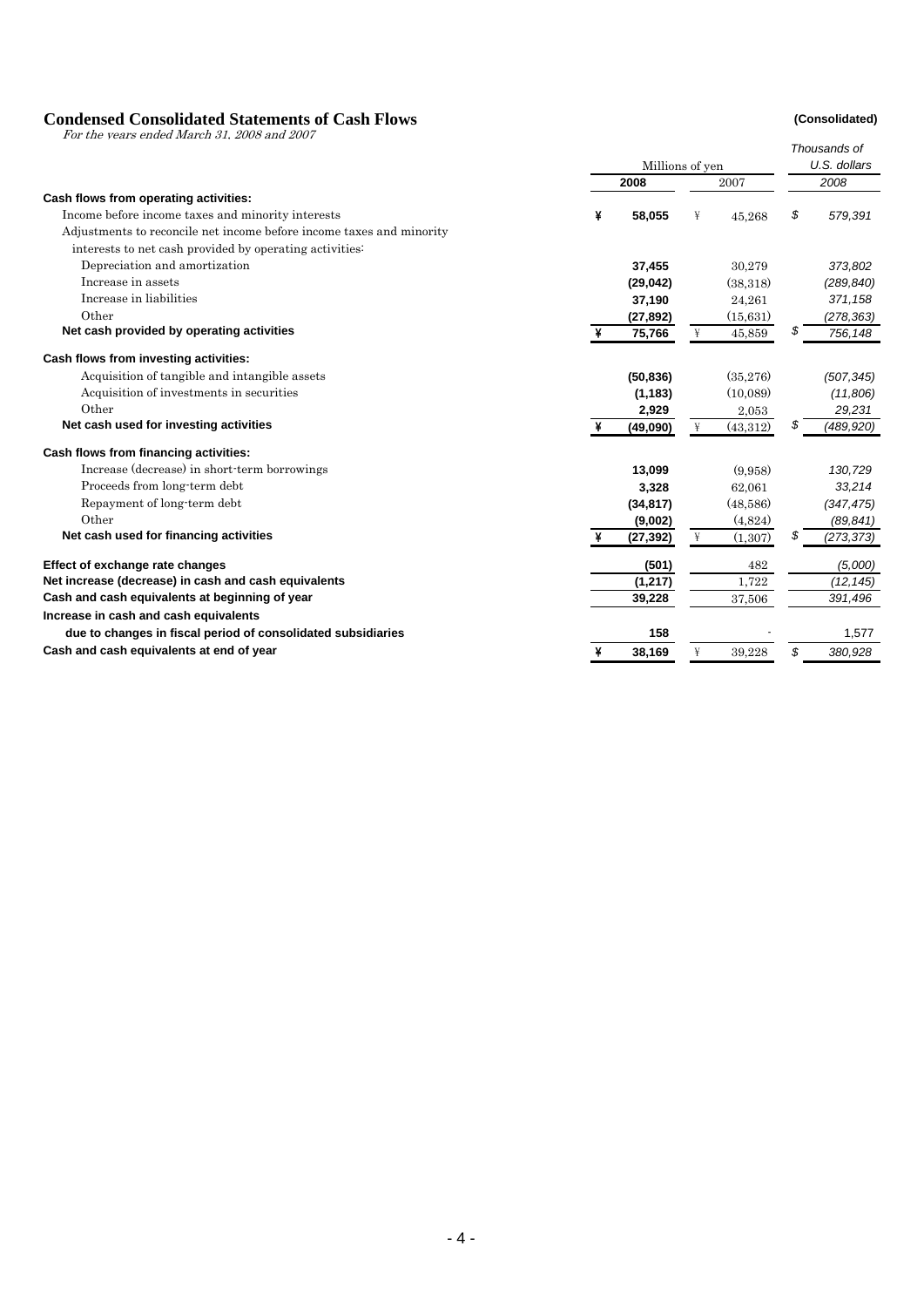|                                               |                 |              |   |           |   | Millions of yen |   |               |   |           |   |                     |   |              |
|-----------------------------------------------|-----------------|--------------|---|-----------|---|-----------------|---|---------------|---|-----------|---|---------------------|---|--------------|
|                                               |                 |              |   |           |   | 2008            |   |               |   |           |   |                     |   |              |
|                                               | <b>External</b> | Intersegment |   | Total     |   | Operating       |   | Operating     |   | Total     |   | <b>Depreciation</b> |   | Capital      |
|                                               | sales           | sales        |   | sales     |   | expenses        |   | income (loss) |   | assets    |   | and amortization    |   | expenditures |
| <b>Shipbuilding</b>                           | 141.397         | 1.568        | ¥ | 142.965   | ¥ | 139.712         | ¥ | 3,253         | ¥ | 134.577   | ¥ | 2.459               | ¥ | 4,161        |
| <b>Rolling Stock</b>                          |                 |              |   |           |   |                 |   |               |   |           |   |                     |   |              |
| & Construction Machinery                      | 171.739         | 727          |   | 172.466   |   | 165.293         |   | 7,173         |   | 161.585   |   | 3,579               |   | 6,454        |
| Aerospace                                     | 237,349         | 1,644        |   | 238.993   |   | 228,117         |   | 10,876        |   | 281,517   |   | 6,232               |   | 6,154        |
| <b>Gas Turbines &amp; Machinerv</b>           | 185.486         | 16.940       |   | 202.426   |   | 189.034         |   | 13,392        |   | 188.133   |   | 3,765               |   | 5,392        |
| <b>Plant &amp; Infrastructure Engineering</b> | 142,547         | 13.747       |   | 156.294   |   | 145.455         |   | 10,839        |   | 132.174   |   | 1,926               |   | 1,318        |
| <b>Consumer Products &amp; Machinerv</b>      | 433,963         | 8,244        |   | 442.207   |   | 422.537         |   | 19,670        |   | 315.309   |   | 13,517              |   | 19,367       |
| <b>Hydraulic Machinery</b>                    | 84,028          | 8,724        |   | 92.752    |   | 83.635          |   | 9,117         |   | 53,348    |   | 2,659               |   | 4,801        |
| Other                                         | 104,588         | 40,234       |   | 144,822   |   | 142.469         |   | 2,353         |   | 164,445   |   | 1,699               |   | 1,674        |
| Total                                         | 1,501,097       | 91,828       |   | 1,592,925 |   | .516.252        |   | 76,673        |   | 1.431.088 |   | 35,836              |   | 49,321       |
| <b>Eliminations and corporate</b>             |                 | (91, 828)    |   | (91, 828) |   | (92,065)        |   | 237           |   | (52, 318) |   | 1,619               |   | 1,217        |
| <b>Consolidated total</b>                     | 1,501,097       |              |   | 501,097,ا |   | 424,187         |   | 76,910        |   | ,378,770  |   | 37,455              |   | 50,538       |

Hydraulic Machinery segment which had been included in ''Other'' until the year 2007 is presented separately for the year 2008 as its materiality increased in the company.

The information for the year 2007 below is retroactively restated based on the new categories of the segment.

|                                    |   |                   |              |           |                       |           |                | Millions of yen |                               |                            |           |                 |                                  |   |        |                         |
|------------------------------------|---|-------------------|--------------|-----------|-----------------------|-----------|----------------|-----------------|-------------------------------|----------------------------|-----------|-----------------|----------------------------------|---|--------|-------------------------|
|                                    |   | External<br>sales | ¥<br>108.849 |           | Intersegment<br>sales |           | Total<br>sales |                 | 2007<br>Operating<br>expenses | Operating<br>income (loss) |           | Total<br>assets | Depreciation<br>and amortization |   |        | Capital<br>expenditures |
| Shipbuilding                       | ¥ |                   |              | 1,861     | ¥                     | 110,710   | ¥              | 112.958         | (2, 248)                      | ¥                          | 117.832   | ¥               | 2,169                            | ¥ | 1,194  |                         |
| Rolling Stock                      |   |                   |              |           |                       |           |                |                 |                               |                            |           |                 |                                  |   |        |                         |
| & Construction Machinery           |   | 184,283           |              | 500       |                       | 184.783   |                | 171.613         | 13,170                        |                            | 172,615   |                 | 2,660                            |   | 8,253  |                         |
| Aerospace                          |   | 269,108           |              | 1,687     |                       | 270,795   |                | 257,395         | 13,400                        |                            | 279,574   |                 | 5,291                            |   | 3,029  |                         |
| Gas Turbines & Machinery           |   | 183.309           |              | 14.410    |                       | 197.719   |                | 187,882         | 9,837                         |                            | 165.412   |                 | 3,076                            |   | 5,354  |                         |
| Plant & Infrastructure Engineering |   | 122,062           |              | 19,670    |                       | 141.732   |                | 144,163         | (2, 431)                      |                            | 141.472   |                 | 1,816                            |   | 996    |                         |
| Consumer Products & Machinery      |   | 403,702           |              | 9,184     |                       | 412.886   |                | 385,323         | 27,563                        |                            | 303.730   |                 | 10,539                           |   | 12,828 |                         |
| Hydraulic Machinery                |   | 66,649            |              | 8,598     |                       | 75.247    |                | 69,185          | 6,062                         |                            | 46.788    |                 | 1,631                            |   | 4,955  |                         |
| Other                              |   | 100,657           |              | 40,434    |                       | 141,091   |                | 137,546         | 3,545                         |                            | 159,432   |                 | 1,519                            |   | 1,177  |                         |
| Total                              |   | .438,619          |              | 96,344    |                       | 1,534,963 |                | 1,466,065       | 68,898                        |                            | 1,386,855 |                 | 28,701                           |   | 37,786 |                         |
| Eliminations and corporate         |   |                   |              | (96, 344) |                       | (96, 344) |                | (96, 588)       | 244                           |                            | (28, 875) |                 | 1,578                            |   | 1,483  |                         |
| Consolidated total                 |   | .438,619          |              |           |                       | 1,438,619 |                | .369,477        | 69,142                        |                            | 1,357,980 |                 | 30,279                           |   | 39,269 |                         |

|                                    |   |                   |                       |   |                |   | Thousands of U.S. dollars |                            |   |                 |                                  |   |                         |
|------------------------------------|---|-------------------|-----------------------|---|----------------|---|---------------------------|----------------------------|---|-----------------|----------------------------------|---|-------------------------|
|                                    |   |                   |                       |   |                |   | 2008                      |                            |   |                 |                                  |   |                         |
|                                    |   | External<br>sales | Intersegment<br>sales |   | Total<br>sales |   | Operating<br>expenses     | Operating<br>income (loss) |   | Total<br>assets | Depreciation<br>and amortization |   | Capital<br>expenditures |
|                                    |   |                   |                       |   |                |   |                           |                            |   |                 |                                  |   |                         |
| Shipbuilding                       | S | 1,411,148         | 15,649                | S | 1,426,797      | S | 1,394,331                 | \$<br>32.466               | S | 1.343.084       | \$<br>24,541                     | S | 41,527                  |
| <b>Rolling Stock</b>               |   |                   |                       |   |                |   |                           |                            |   |                 |                                  |   |                         |
| & Construction Machinery           |   | 1.713.962         | 7,255                 |   | 1.721.217      |   | 1.649.631                 | 71.586                     |   | 1.612.625       | 35.719                           |   | 64,411                  |
| Aerospace                          |   | 2.368.752         | 16.407                |   | 2.385.159      |   | 2.276.617                 | 108.542                    |   | 2.809.551       | 62.196                           |   | 61,417                  |
| Gas Turbines & Machinery           |   | 1.851.158         | 169.062               |   | 2.020.220      |   | 1.886.567                 | 133.653                    |   | 1.877.575       | 37.575                           |   | 53,812                  |
| Plant & Infrastructure Engineering |   | 1.422.625         | 137.196               |   | 1.559.821      |   | 1.451.647                 | 108.174                    |   | 1.319.102       | 19,222                           |   | 13,154                  |
| Consumer Products & Machinery      |   | 4.330.968         | 82,275                |   | 4.413.243      |   | 4.216.936                 | 196,307                    |   | 3.146.796       | 134.900                          |   | 193,283                 |
| <b>Hydraulic Machinery</b>         |   | 838.603           | 87.066                |   | 925.669        |   | 834.681                   | 90,988                     |   | 532.415         | 26,537                           |   | 47,914                  |
| Other                              |   | 1.043.792         | 401,537               |   | .445,329       |   | 1,421,845                 | 23,484                     |   | 1,641,167       | 16,955                           |   | 16,708                  |
| Total                              |   | 14.981.008        | 916.447               |   | 15.897.455     |   | 15, 132, 255              | 765,200                    |   | 14.282.315      | 357.645                          |   | 492,226                 |
| Eliminations and corporate         |   |                   | (916.447)             |   | (916, 447)     |   | (918, 812)                | 2,365                      |   | (522, 135)      | 16,157                           |   | 12,145                  |
| Consolidated total                 |   | 14,981,008        |                       |   | 14,981,008     |   | 14,213,443                | 767,565                    |   | 13,760,180      | 373,802                          |   | 504,371                 |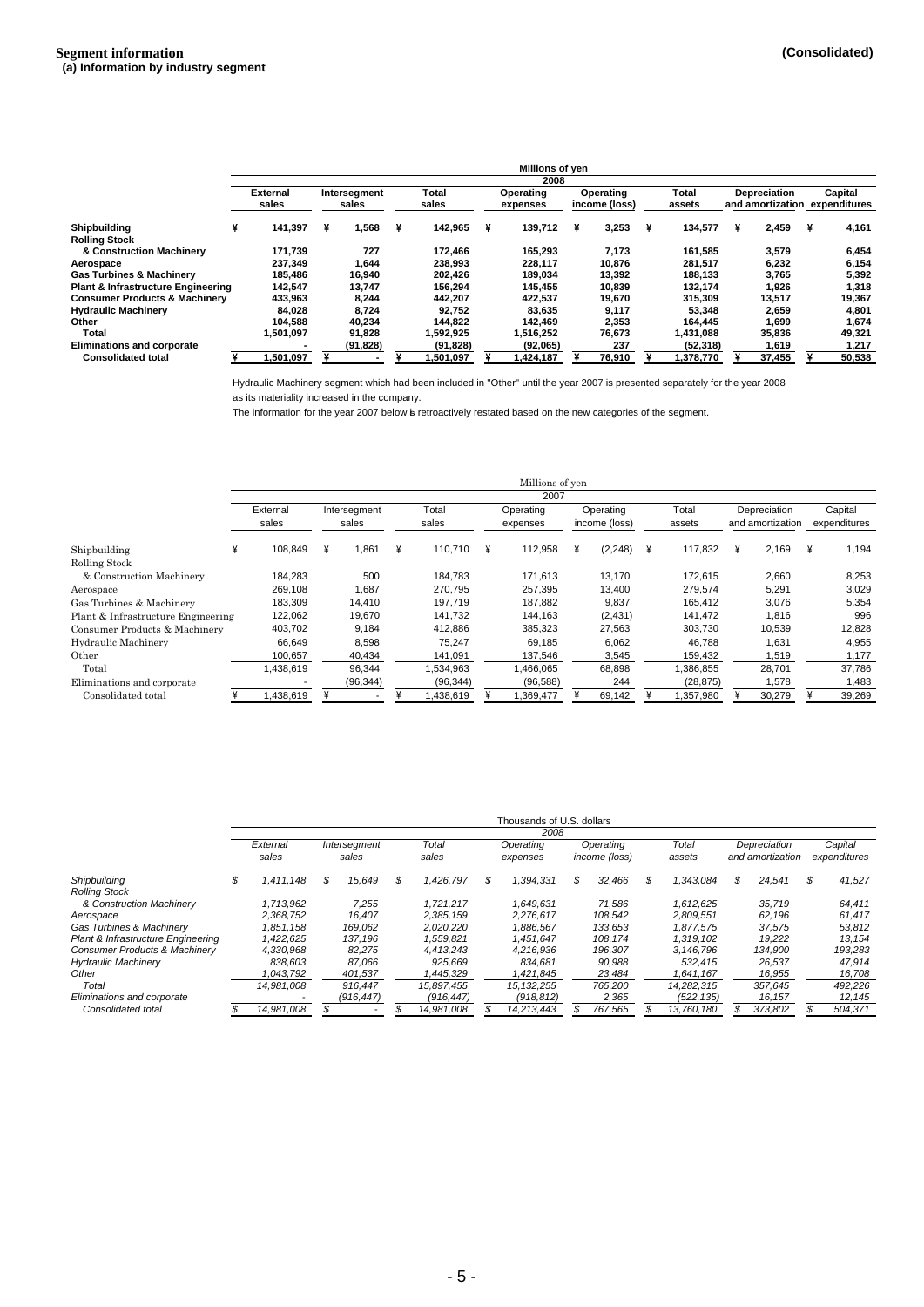## **(b) Information by geographic area**

|                                   |   |                          |   |                       |   | Millions of yen       |      |                       |   |                            |   |                        |
|-----------------------------------|---|--------------------------|---|-----------------------|---|-----------------------|------|-----------------------|---|----------------------------|---|------------------------|
|                                   |   |                          |   |                       |   |                       | 2008 |                       |   |                            |   |                        |
|                                   |   | <b>External</b><br>sales |   | Intersegment<br>sales |   | <b>Total</b><br>sales |      | Operating<br>expenses |   | Operating<br>income (loss) |   | <b>Total</b><br>assets |
| Japan                             | ¥ | 1.058.487                | ¥ | 307,546               | ¥ | 1,366,033             | ¥    | 1,291,102             | ¥ | 74.931                     | ¥ | 1,103,514              |
| <b>North America</b>              |   | 267,560                  |   | 25,202                |   | 292.762               |      | 293,276               |   | (514)                      |   | 191,075                |
| <b>Europe</b>                     |   | 131,608                  |   | 5,321                 |   | 136,929               |      | 132.449               |   | 4,480                      |   | 83,928                 |
| Asia                              |   | 33.297                   |   | 24,752                |   | 58,049                |      | 56,597                |   | 1,452                      |   | 37,917                 |
| <b>Other Areas</b>                |   | 10,145                   |   | 247                   |   | 10.392                |      | 10.119                |   | 273                        |   | 3,335                  |
| Total                             |   | 1,501,097                |   | 363.068               |   | 1,864,165             |      | 1,783,543             |   | 80,622                     |   | 1,419,769              |
| <b>Eliminations and corporate</b> |   | ۰                        |   | (363,068)             |   | (363,068)             |      | (359,356)             |   | (3,712)                    |   | (40, 999)              |
| <b>Consolidated total</b>         |   | 1,501,097                | ¥ | $\blacksquare$        |   | 1,501,097             |      | 1,424,187             |   | 76,910                     |   | 1,378,770              |

|                            |   |                          |   |                       |   | <b>Millions of yen</b> |      |                       |   |                            |              |                 |
|----------------------------|---|--------------------------|---|-----------------------|---|------------------------|------|-----------------------|---|----------------------------|--------------|-----------------|
|                            |   |                          |   |                       |   |                        | 2007 |                       |   |                            |              |                 |
|                            |   | External<br>sales        |   | Intersegment<br>sales |   | Total<br>sales         |      | Operating<br>expenses |   | Operating<br>income (loss) |              | Total<br>assets |
| Japan                      | ¥ | 1.042.993                | ¥ | 278,960               | ¥ | 1,321,953              | ¥    | 1.256.538             | ¥ | 65.415                     | $\mathbb{1}$ | 1,093,598       |
| North America              |   | 261.254                  |   | 18.017                |   | 279,271                |      | 277.533               |   | 1,738                      |              | 202,539         |
| Europe                     |   | 98.842                   |   | 4,320                 |   | 103,162                |      | 100,783               |   | 2,379                      |              | 70,360          |
| Asia                       |   | 22,690                   |   | 18,737                |   | 41,427                 |      | 40,728                |   | 699                        |              | 26,081          |
| Other Areas                |   | 12,840                   |   | 187                   |   | 13,027                 |      | 12,808                |   | 219                        |              | 2,869           |
| Total                      |   | 1.438.619                |   | 320.221               |   | 1.758.840              |      | 1.688.390             |   | 70.450                     |              | 1,395,447       |
| Eliminations and corporate |   | $\overline{\phantom{a}}$ |   | (320, 221)            |   | (320, 221)             |      | (318,913)             |   | (1,308)                    |              | (37, 467)       |
| Consolidated total         |   | 1,438,619                | ¥ | $\sim$                |   | 1,438,619              |      | 1,369,477             |   | 69,142                     |              | 1,357,980       |

|                            |    |                          |    |              |    | Thousands of U.S. dollars |      |             |    |               |    |              |
|----------------------------|----|--------------------------|----|--------------|----|---------------------------|------|-------------|----|---------------|----|--------------|
|                            |    |                          |    |              |    |                           | 2008 |             |    |               |    |              |
|                            |    | External                 |    | Intersegment |    | Total                     |      | Operating   |    | Operating     |    | Total        |
|                            |    | sales                    |    | sales        |    | sales                     |      | expenses    |    | income (loss) |    | assets       |
| Japan                      | \$ | 10.563.743               | S  | 3.069.321    | \$ | 13.633.064                | \$   | 12.885.250  | \$ | 747.814       | S  | 11,013,114   |
| North America              |    | 2.670.259                |    | 251.517      |    | 2.921.776                 |      | 2,926,906   |    | (5, 130)      |    | 1,906,936    |
| Europe                     |    | 1.313.453                |    | 53.104       |    | 1,366,557                 |      | 1,321,846   |    | 44.711        |    | 837,605      |
| Asia                       |    | 332,305                  |    | 247,026      |    | 579,331                   |      | 564,840     |    | 14.491        |    | 378,413      |
| Other Areas                |    | 101.248                  |    | 2.465        |    | 103,713                   |      | 100.988     |    | 2,725         |    | 33,283       |
| Total                      |    | 14.981.008               |    | 3,623,433    |    | 18.604.441                |      | 17.799.830  |    | 804.611       |    | 14, 169, 351 |
| Eliminations and corporate |    | $\overline{\phantom{0}}$ |    | (3,623,433)  |    | (3,623,433)               |      | (3,586,387) |    | (37,046)      |    | (409,171)    |
| Consolidated total         | S  | 14,981,008               | \$ |              | S  | 14.981.008                | S    | 14.213.443  | S  | 767.565       | \$ | 13.760.180   |

| (c) Overseas sales   |          |         | Millions of yen |          |         |           | Thousands of<br>U.S. dollars |           |  |
|----------------------|----------|---------|-----------------|----------|---------|-----------|------------------------------|-----------|--|
|                      |          | 2008    |                 |          | 2007    |           |                              | 2008      |  |
|                      | Overseas |         | % against       | Overseas |         | % against | Overseas                     |           |  |
|                      |          | sales   | net sales       | sales    |         | net sales | sales                        |           |  |
| <b>North America</b> | ¥        | 358,717 | 23.9%           | ¥        | 336,765 | 23.4%     | \$                           | 3,580,010 |  |
| <b>Europe</b>        |          | 153,613 | 10.2%           |          | 119,408 | 8.3%      |                              | 1,533,064 |  |
| Asia                 |          | 161,906 | 10.7%           |          | 186,066 | 12.9%     |                              | 1,615,828 |  |
| <b>Other Areas</b>   |          | 148,315 | $9.9\%$         |          | 135,506 | 9.4%      |                              | 1,480,190 |  |
| Total                |          | 822,551 | 54.7%           | ¥        | 777,745 | 54.0%     |                              | 8,209,092 |  |